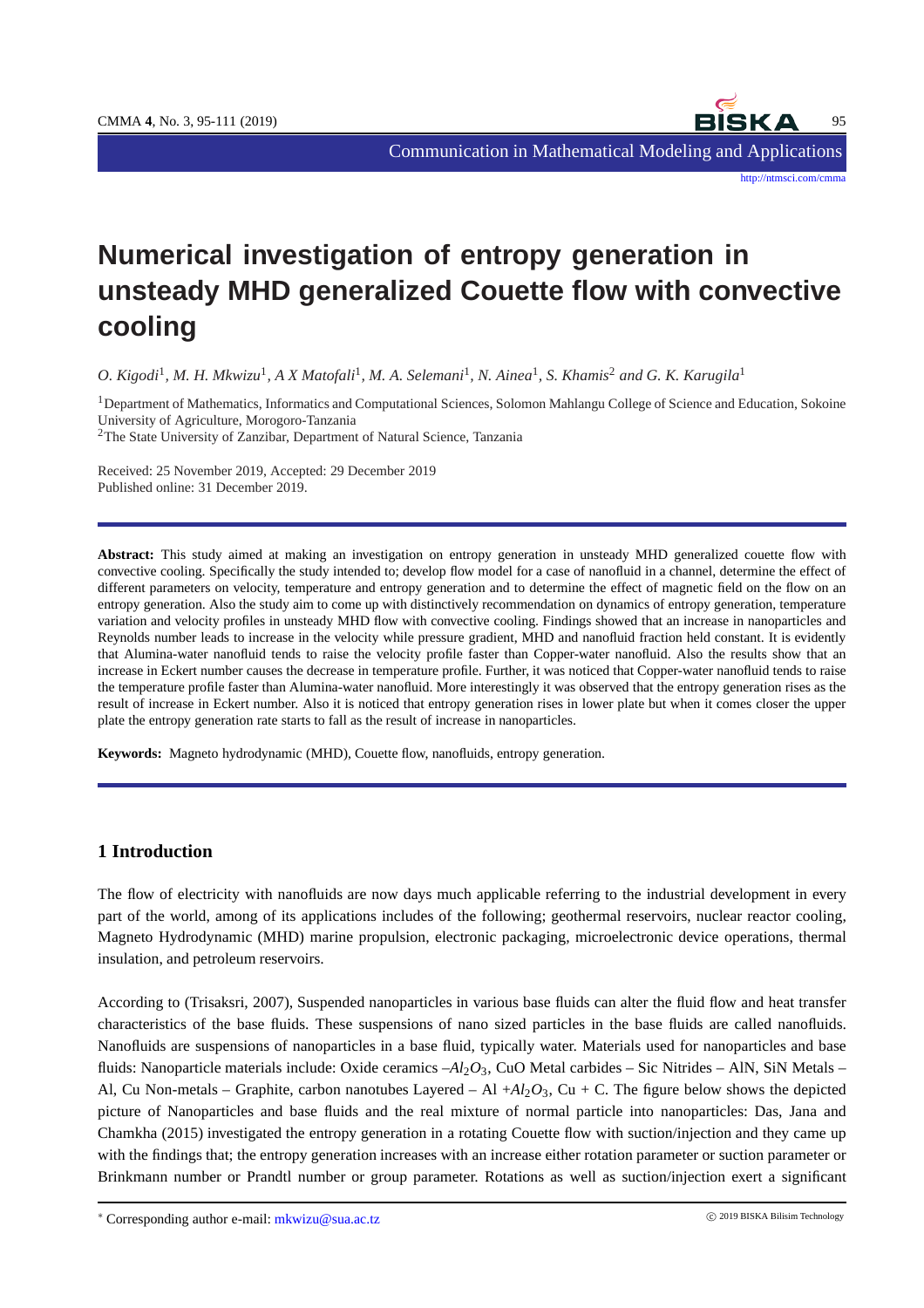



**Fig. 1:** Nanofluid- sciencedirect.com.

influence on the velocity and temperature distributions, which transitively affects the entropy generation within the channel. It is also found that magnitude of entropy generation due to fluid friction takes higher value for higher group parameter. Entropy minimization takes place when both plates are almost at the same temperature. When this same temperature value is higher, minimum value of entropy tends to take place at higher temperature.

Ali and Makinde (2015) made an investigation on modelling the effect of variable viscosity on unsteady Couette flow of Nanofluids with convective cooling, the result shows that While other parameter remain unchanged, the velocity profile increases with the increase of *A* or variable viscosity parameter  $\beta$ . Temperature decrease with the increase of  $\beta$ (increasing β decrease viscosity) or *Bi* with other parameters remain unchanged. Rising *Ec* cause temperature profile to rise while demonstrating little effect on both velocity and particle volume distribution profile, variation of Schmidt number *Sc* shows significant effect on the nanoparticle volume distribution profile before the system reached steady state, and demonstrates no effect at all. A combined similarity-numerical solution of MHD boundary layer slip flow of non-Newtonian power-law nanofluids along a moving radiating vertical flat plate explored by Nur Husna, Jashim Uddin and AhmadIzani (2014). It was discovered that the dimensionless velocity, the temperature and the nanoparticles volume fraction decrease with *n*. The dimensionless velocity decreases while the temperature and the nanoparticles volume fraction increase with *M*. The dimensionless velocity decreases while the temperature and the nanoparticles volume fraction increase with *a*. The dimensionless nanoparticles volume fraction decreases with *Le.* The dimensionless temperature increases with *R*. The friction factor increases with the increase of *M*, whilst it is decreased with *a*. The heat transfer rate increases with *n* and Pr decreases with *a, Nb, Nt.* The nanoparticles volume fraction rate increases with *Le* and *n* and decreases with *a.* Mkwizu and Makinde (2015) come up with the investigation about entropy generation in a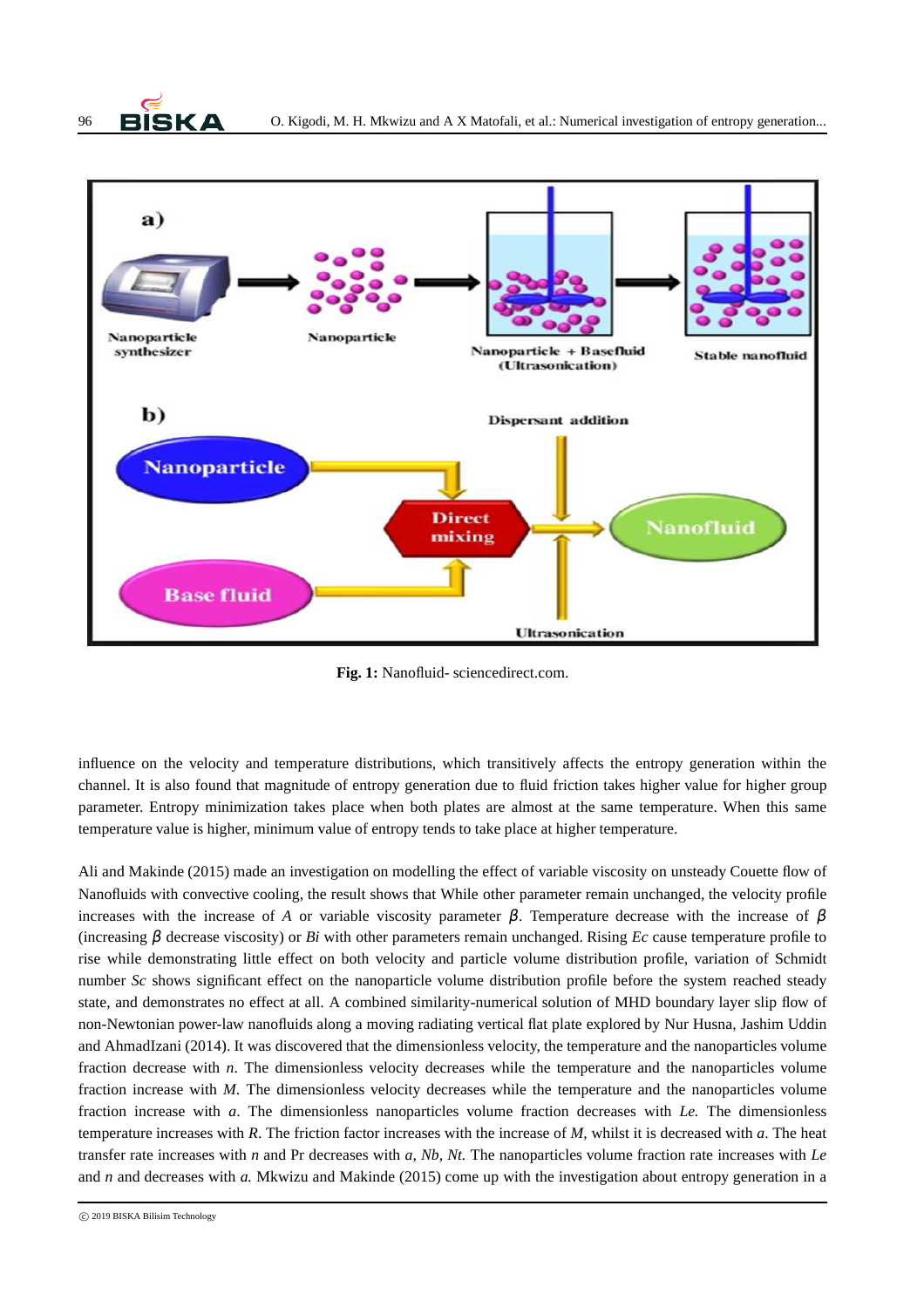

**Fig. 2:** Newtonian Law of Shear Viscosity to Entropy Density rate-engneeringtoolbox.com.



**Fig. 3:** MHD Technology- atacorp.com.

variable viscosity channel flow of nanofluids with convective cooling and the results were as follows; the nanofluids velocity and temperature profiles increase with increasing *t*,  $β$ ,  $Ec$ , but decreases with increasing *Bi*, nanoparticle concentration increases along the centreline region and decreases near the walls, with an increase in  $t$ ,  $\beta$ ,  $Ec$ ,  $Nt$ . However, an increase in *Bi* or *Nb* causes a decrease in nanoparticle concentration along the centreline region, whereas the concentration increases near the walls, Also they have observed that the skin friction increases with *t*, β, *Ec*, *Nt* and *A*, but decreases with *Ec* and *Nt*. The Nusselt number increases with *t*, *Ec*, *Bi* and β. According to investigations done by Alfaryjat et al., (2016) the result shows that, the overall entropy generation rate and entropy generation number are obtained by integrating the volumetric rate components over the entire heat sink. The results indicated that entropy generation decreases with increases of the Reynolds number, also decreasing the heat flux led to decreasing entropy generation.

According to the investigations done by Lyimo and Mkwizu (2016) the result shows that Alumina-water nanofluids have higher temperature value compare to copper-water nanofluids. Also they have observed that Alumina-water nanofluids have a tendency to reach steady state in a velocity profile early than Copper-water nanofluids and at the certain time both will reach steady state. Furthermore, they came up with the observed fact that an entropy generation is directly proportional to pressure gradient (A), Eckert number (Ec), Prandtl number (Pr). Entropy generation is inversely proportional to Reynolds number (Re) and nanoparticles volume fraction  $(\varphi)$ , however it was observed that when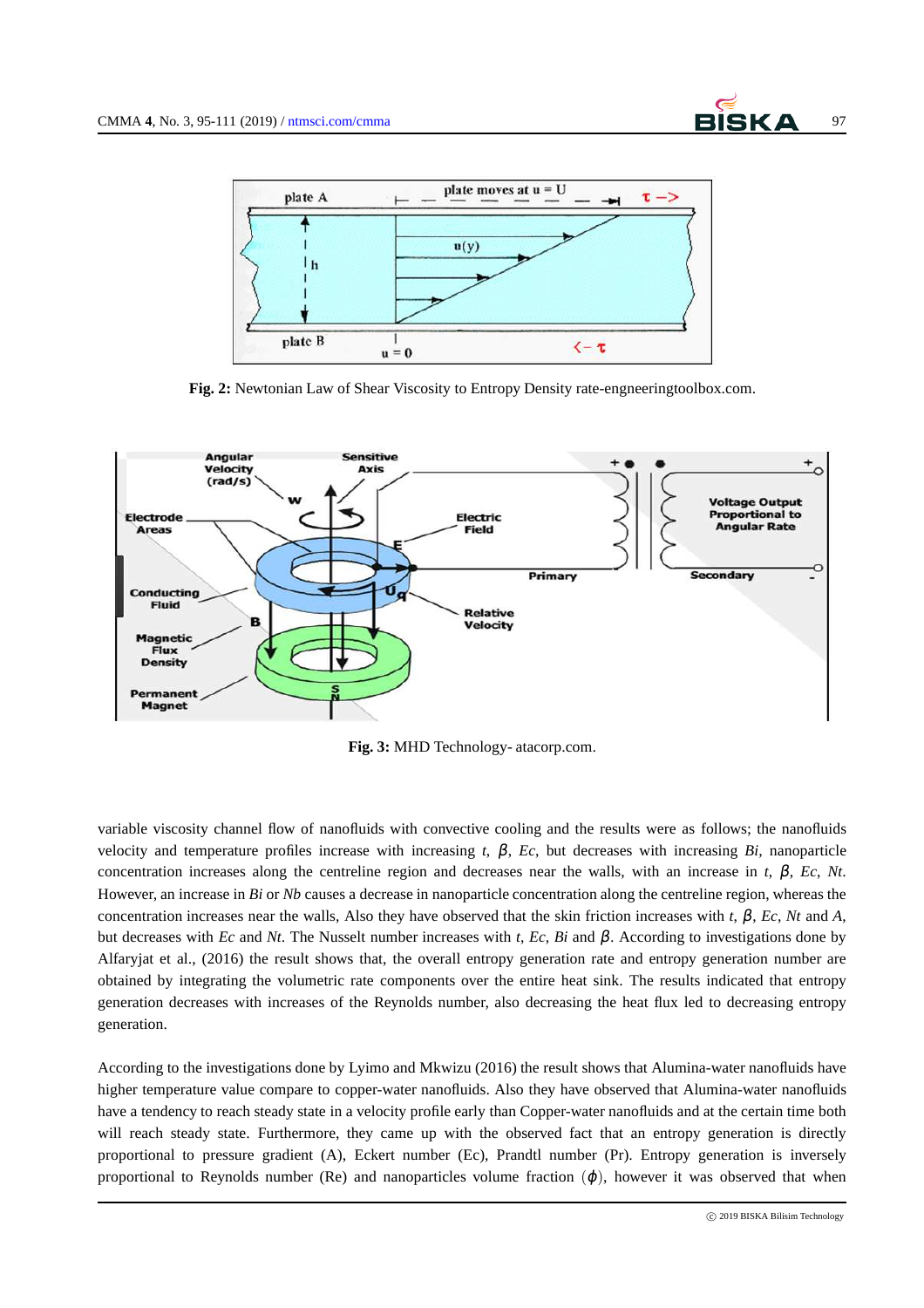



**Fig. 4:** Entropy randomness- crypto.stackexchange.com.

 $\varphi = 0$  entropy generation rate is so faster than when  $\varphi$  and equal to zero value.

Mkwizu, Makinde and Nkansah-Gyekye (2015) have investigated that an increase in nanoparticles volume fraction and Reynolds number causes a decrease in the velocity profile. Meanwhile nanofluid velocity profile increases with an increase in pressure gradient. Also the temperature profile increases with an increase in the nanoparticles volume fraction, slip parameter and Eckert number. But a decrease in temperature profile is noticed with an increase in Biot number. They also came up with the results that skin friction increases with an increase in nanoparticles volume fraction, slip parameter and Reynolds number. But decrease with an increase in pressure gradient. The same results are obtained for the Nusselt number and the rise in an entropy generation rate is observed with an increase in nanoparticles volume fraction and slip parameter.

Makinde and Eegunjobi (2013) made investigation in analysis of inherent irreversibility in a variable viscosity magneto-hydrodynamic (MHD) generalized couette flow with permeable walls. They found that the optimal design and the efficient performance of a flow system or a thermally designed system can be improved by choosing the appropriate values of the physical parameters. And this was because of there are effect towards the upper and lower moving plates. Also they observed that An increase in Ec, Pr, and Bi increases the velocity profiles, while an increase in Ha and *Bi*<sup>0</sup> decreases the velocity profile along channel center line region.

Chinyoka and Makinde (2013) came up with the investigation of entropy generation in unsteady MHD generalized Couette flow with variable electrical conductivity. The results shows that due to the nature of the source terms, the fluid velocity and temperature will each decrease (resp., increase) with a corresponding increase in the parameters that decrease/increase the magnitudes of the source terms. They have also demonstrated computationally that parameters which increase the entropy generation rate will correspondingly decrease the Bejan number and vice versa. Also the observation revealed that, as the flow profiles vary in shape from linear to "parabolic" in response to varying parameter values, the velocity or temperature gradients correspondingly change in magnitude leading to noticeable effects in the entropy generation rates and Bejan numbers.

According to Baskaya, Komurgoz and Ozkol (2017**),** an increase in magnetic field density suppresses the flow field significantly, and these effects get stronger as the volume fraction of nanoparticles in nanofluids increases. The velocity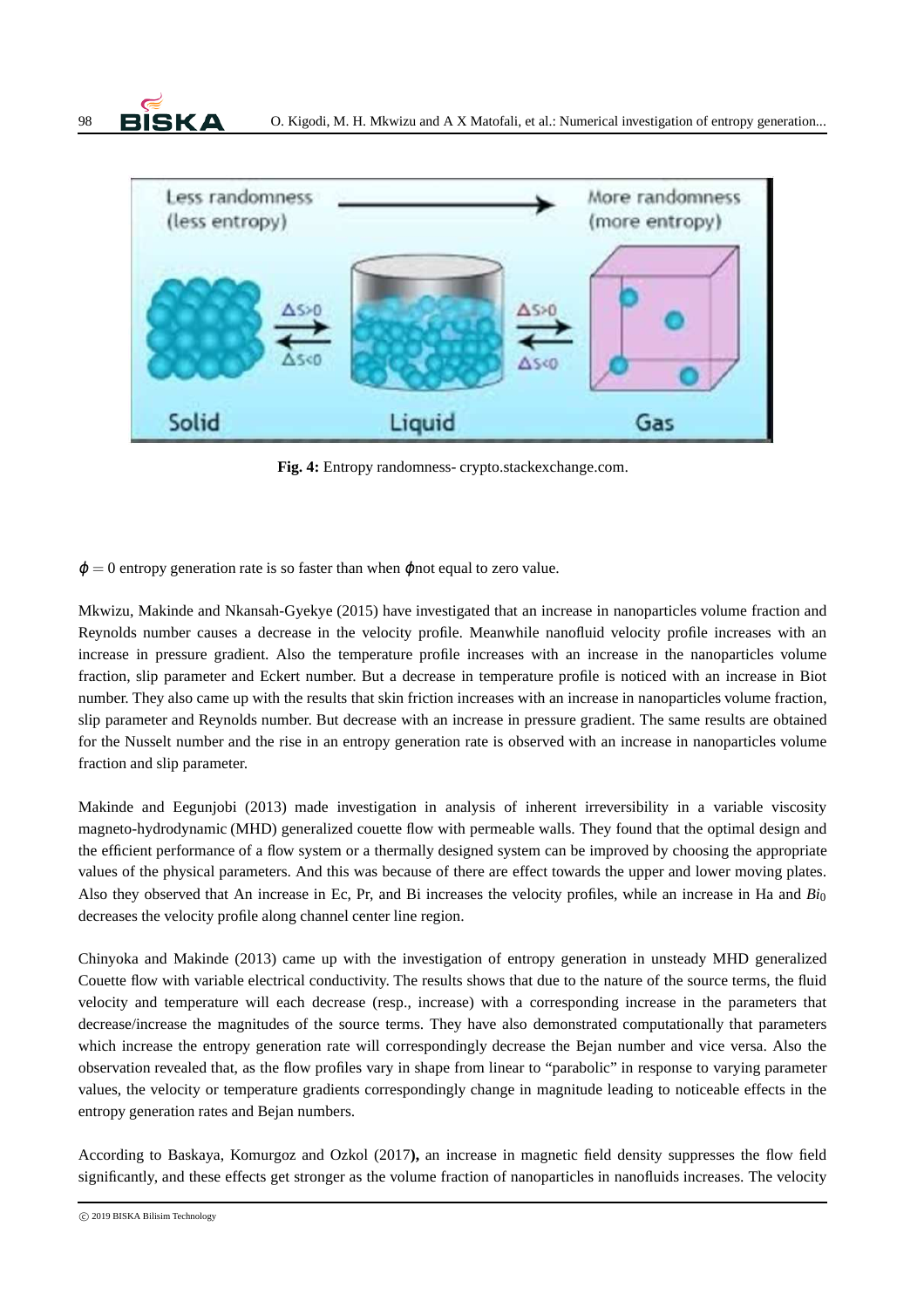

and temperature increases as the inclination of the channel rises but this tendency diminishes with larger magnetic field intensity or volume fraction of nanofluids. Also they revealed that the velocity decreases with an increase in volume fraction of nanoparticles due to the fact that when magnetic field gets stronger, the volume fraction dependence of the velocity also increases and gets more dependent to temperature distribution. Further the results shows that, the entropy size decreases with increasing magnetic field angle for smaller values of channel inclination under the limitations that, for higher values of channel inclination, with an increase in magnetic field angle, the entropy generation first decreases and then increases. The minimum entropy generation is observed around when the magnetic field angle is perpendicular to the channel.

Kareem et al., (2017) made an investigation on entropy generation rate in unsteady buoyancy-driven hydro-magnetic couple stress fluid flow through a porous channel. They found that the entropy generation rate in the fluid model that has been studied largely depends on the internal forces between the fluid parcels. For example, as the couple stress parameter increases from zero, the electrically conducting fluid builds up more resistance against its flow rate, counted for the observed increase in the entropy generation rate with respect to the couple stress parameter. Also the result shows that an entropy generation trends found their cause to the internal phenomenon in the fluid though may be triggered by other forces such as the buoyancy and the Lorentz forces. In addition, it was observed that the presence of the Lorentz force in the fluid could be utilize to implement a speed control mechanism in the studied fluid system since increasing magnetic field in the fluid reduces velocity.

### **2 Mathematical models**

Consider unsteady generalised Couette flow of viscous incompressible nanofluids containing Copper (*Cu*) and Alumina  $(A_1, O_3)$  as nanoparticles. It was assumed that the upper wall moves with uniform velocity *u*at time  $t > 0$  and exchange heat with the ambient surrounding following the Newton's law of cooling. It was further assumed that a magnetic field of uniform of strength  $B_0$  act to the perpendicular to the plate. Take a Cartesian coordinate system  $(x, y)$ where *x*lies along the flow direction, *y*was the distance measured in the normal direction as depicted in figure 5 below:



**Fig. 5:** Schematic diagram of the problem under consideration.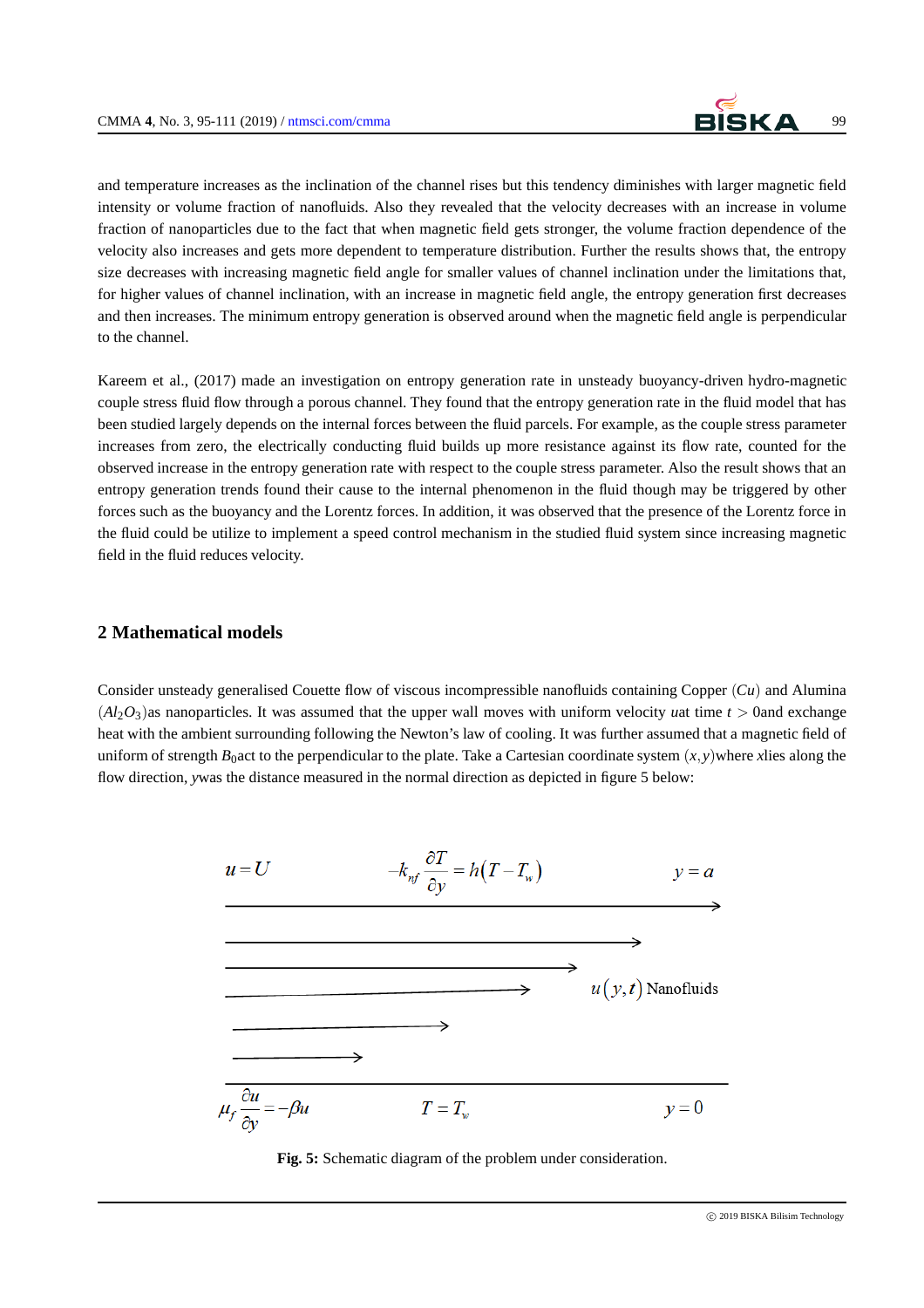The Navier-Stokes continuity, nanofluids momentum and energy balance equations in one dimension under the Boussinesq approximation for the transient channel flow can be written as

<span id="page-5-0"></span>
$$
\frac{\partial u}{\partial x} = 0\tag{1}
$$

$$
\frac{\partial u}{\partial t} = -\frac{1}{\rho_{nf}} \frac{\partial P}{\partial x} + \frac{\mu_{nf}}{\rho_{nf}} \frac{\partial^2 u}{\partial y^2} - \frac{\sigma_w \beta_0}{\rho_f}
$$
(2)

$$
\frac{\partial T}{\partial t} = \alpha_{nf} \frac{\partial^2 T}{\partial y^2} + \frac{\alpha_{nf} \mu_{nf}}{k_{nf}} \left(\frac{\partial u}{\partial y}\right)^2
$$
(3)

where  $u$  is the nanofluid velocity in the *x*-direction,  $T$  is the temperature of the nanofluid,  $P$  is the nanofluid pressure,  $t$  is the time, *a* is the channel half width,  $T_w$  is the ambient temperature,  $\mu_n f$  is the dynamic viscosity of the nanofluid, $k_n f$  is the nanofluid thermal conductivity,  $\rho_{n}$  *f* is the density of the nanofluid, and  $\alpha_{n}$ *f* is the thermal diffusivity of the nanofluid. The dynamic viscosity of nanofluid will be assumed to be temperature independent

(Abu-Nada 2008; Makinde 2012) as follows:

$$
\mu_{nf} = \frac{\mu_f}{(1 - \varphi)^{2.5}}
$$
\n(4)

$$
\rho_{nf} = (1 - \varphi)\rho_f + \varphi\rho_s \tag{5}
$$

$$
\alpha_{nf} = \frac{k_{nf}}{\left(\rho c_{\rho}\right)_{nf}}\tag{6}
$$

$$
\tau = \frac{\left(\rho c_{\rho}\right)_s}{\left(\rho c_{\rho}\right)_f} \tag{7}
$$

$$
\frac{k_{nf}}{k_f} = \frac{(k_s + 2k_f) - 2\varphi (k_f - k_s)}{(k_s + 2k_f) + \varphi (k_f - k_s)}
$$
\n(8)

$$
(\rho c_{\rho})_{nf} = (1 - \varphi) (\rho c_{\rho})_f + \varphi (\rho c_{\rho})_s
$$
\n(9)

The quantity of nanoparticles fraction will be represented by  $\phi(\phi = 0$  correspond to a regular fluid),  $\rho_f$  and  $\rho_s$ are the densities of the base fluid and the nanoparticle respectively,*k<sup>f</sup>* and *ks*are the thermal conductivities of the base fluid and the nanoparticles respectively where  $(\rho c_p)_f$  is a heat capacitance of the base fluid and  $(\rho c_p)_s$  is a heat capacitance of a nanoparticle .

Table below presents thermo-physical properties of water, copper and alumina at a given temperature. The initial conditions for solving Stoke Navier Equations and Newton's law of cooling will be given as;

$$
\mu_f \frac{\partial u}{\partial x}(y,0) = -\beta u(y,0) \tag{10}
$$

$$
T(y,0) = T_w \tag{11}
$$

The boundary conditions for solving Stoke Navier Equations and Newton's law of cooling will be given as;

$$
u(a,t) = U \tag{12}
$$

c 2019 BISKA Bilisim Technology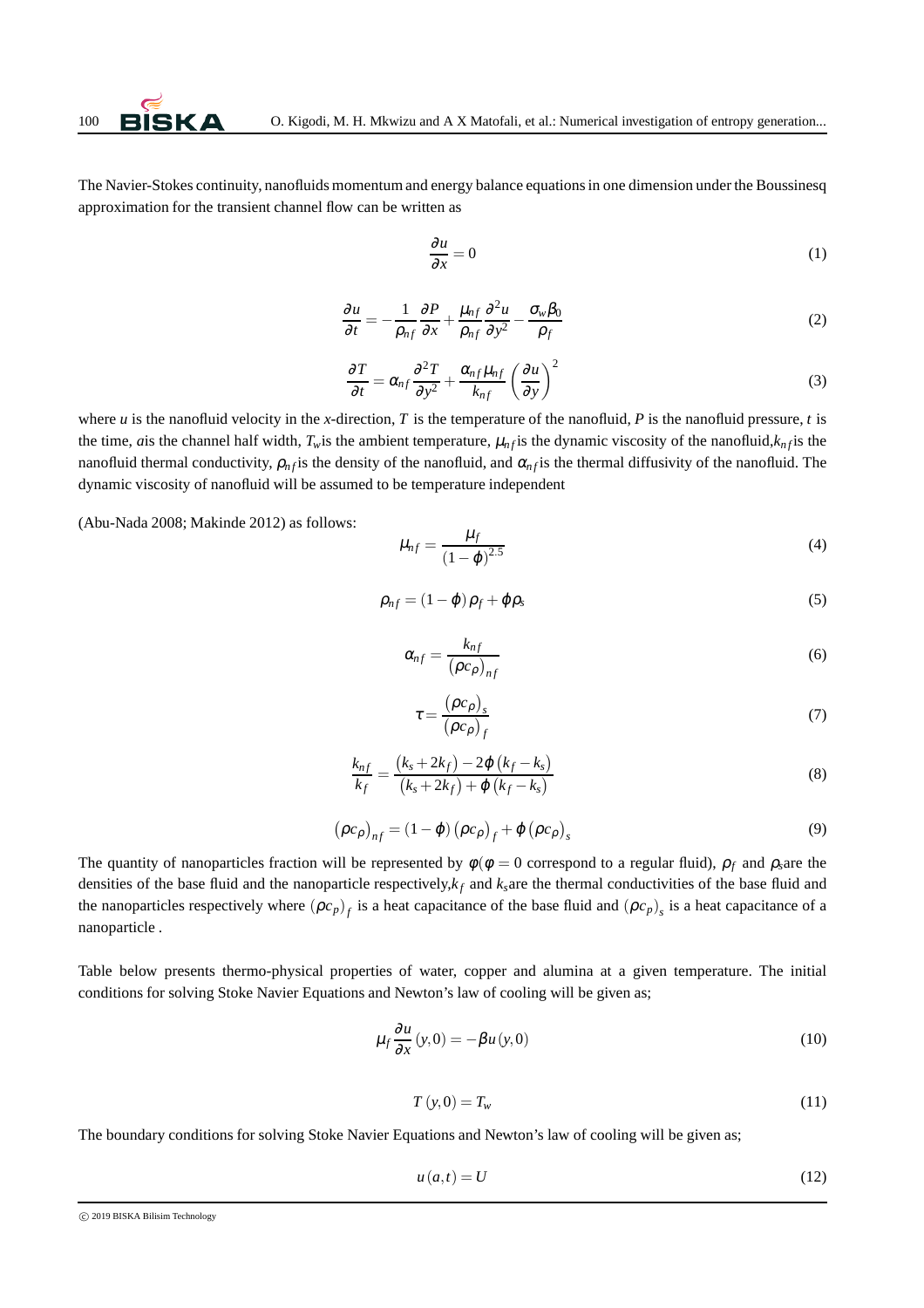| <b>Physical</b><br>properties | <b>Fluid phase</b><br>(water) | Copper<br>Cu | Alumina<br>$Al_2O_3$ |
|-------------------------------|-------------------------------|--------------|----------------------|
| $c_p$ (J/kg K)                | 4179                          | 385          | 765                  |
| $\rho(\text{kg/m}^3)$         | 997.1                         | 8933         | 3970                 |
| k(W/m K)                      | 0.613                         | 401          | 40                   |

**Table 1:** Thermophysical properties of the fluid phase (water) and nanoparticles

<span id="page-6-0"></span>
$$
T(0,t) = T_w \tag{13}
$$

$$
\mu_f \frac{\partial u}{\partial x}(0,t) = -\beta u(0,t) \tag{14}
$$

$$
-k_{nf} \frac{\partial T}{\partial y}(a,t) = h(T(a,t) - T_w)
$$
\n(15)

Introducing the dimensionless variables and parameters into Eqns (1) up to [\(16\)](#page-6-0) as follows;

$$
\theta = \frac{T - T_w}{T_w}, \quad W = \frac{u}{U}, \quad \overline{t} = \frac{tU}{a}, \quad \upsilon_f = \frac{\mu_f}{\rho_f}, \quad \overline{P} = \frac{Pa}{\mu_f U}
$$
\n
$$
A = -\frac{\partial \overline{P}}{\partial X}, \quad X = \frac{x}{a}, \quad \eta = \frac{y}{a}, \quad \text{Pr} = \frac{\mu_f c_{\rho f}}{k_f}, \quad Ec = \frac{U^2}{c_{\rho f} T_w}
$$
\n
$$
\tau = \frac{(\rho c_\rho)_s}{(\rho c_\rho)_f}, \quad m = \frac{(k_s + 2k_f) + \varphi(k_f - k_s)}{(k_s + 2k_f) - 2\varphi(k_f - k_s)}, \quad Re = \frac{Ua}{v_f}
$$
\n
$$
Ha = \frac{\sigma_w \beta_0^2 a^2}{\mu_f}
$$
\n(16)

The dimensionless governing equations with an appropriate initial and boundary conditions can be written as:

$$
\frac{\partial W}{\partial \overline{t}} = \frac{A}{Re\left(1 - \varphi + \varphi \rho_s/\rho_f\right)} + \frac{1}{Re\left(1 - \varphi + \varphi \rho_s/\rho_f\right)(1 - \varphi)^{2.5}} \frac{\partial^2 W}{\partial \eta^2} - \frac{Ha}{Re}W\tag{17}
$$

$$
\frac{\partial \theta}{\partial \overline{t}} = \frac{1}{m \Pr Re \left( 1 - \varphi + \varphi \tau \right)} \frac{\partial^2 \theta}{\partial \eta^2} + \frac{Ec}{Re \left( 1 - \varphi + \varphi \tau \right) \left( 1 - \varphi \right)^{2.5}} \left( \frac{\partial W}{\partial \eta} \right)^2 \tag{18}
$$

<span id="page-6-2"></span><span id="page-6-1"></span>The initial and boundary conditions for equations [\(18\)](#page-6-1) and [\(19\)](#page-6-2) are:

 $W(\eta,0) = \theta(\eta,0) = 0$ 

$$
W(0,\overline{t}) = \theta(0,\overline{t}) = 0
$$
\n
$$
W(1,\overline{t}) = 1, \quad \frac{\partial \theta}{\partial t}(1,\overline{t}) = -mBi\theta(1,\overline{t})
$$
\n(19)

Where Bi is the Biot number, Pr is the Prandtl number, Ec is the Eckert number and A is the pressure gradient parameter.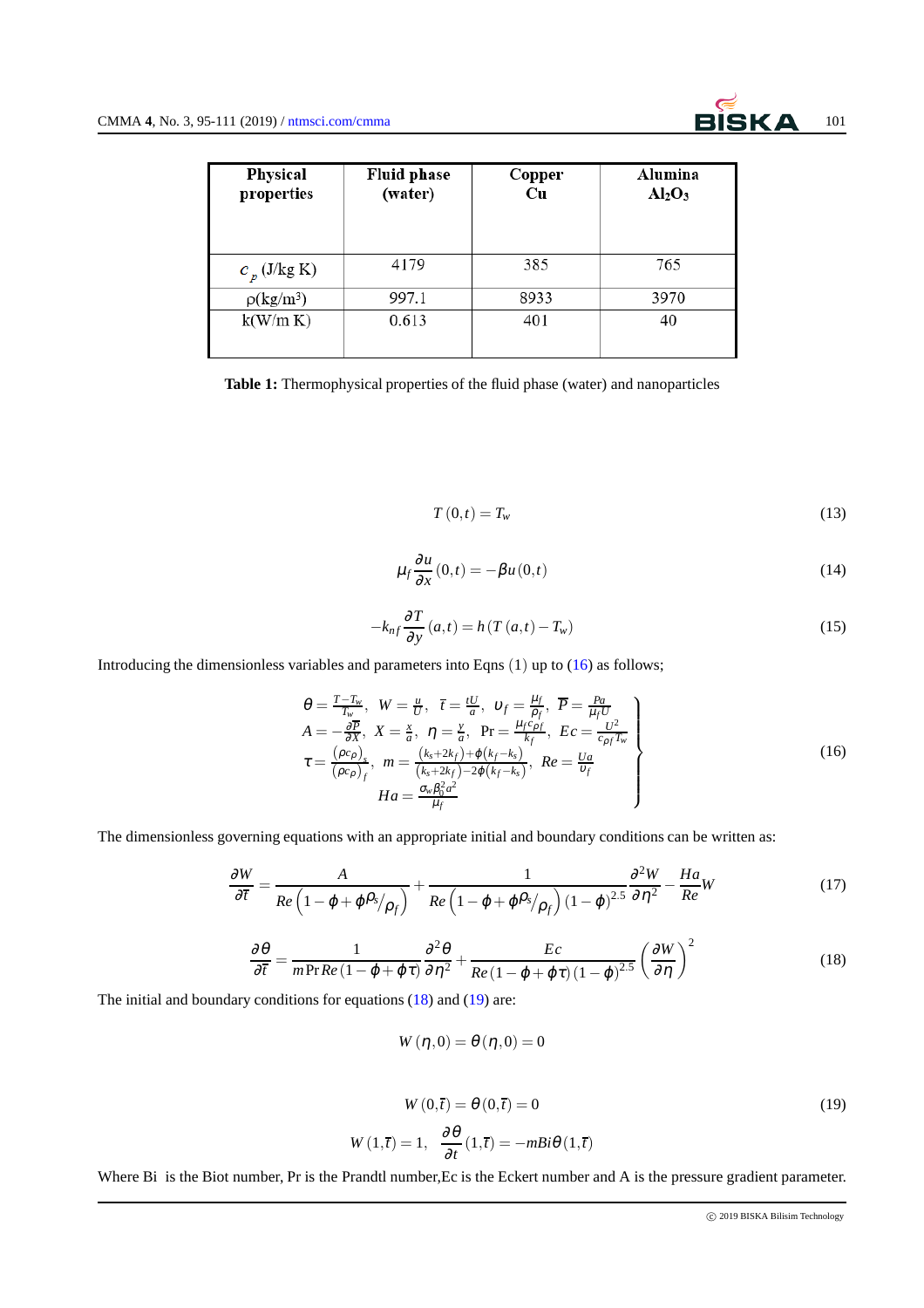

## **3 Entropy analysis**

In analysis of entropy generation it is essential to diagnose the second law of thermo-dynamic which gives the base to analysis of effects of irreversibility caused by the nature of flow and heat transfer. The flow of nanofluids under convective cooling is incapable of being changed duethe exchange of energy and momentum, within the nanofluid and at flow boundaries. According to Wood (1975)the volumetric rate of entropy generation is given by:

<span id="page-7-0"></span>
$$
S''' = \frac{k_{nf}}{T_w^2} \left(\frac{\partial T}{\partial y}\right)^2 + \frac{\mu_{nf}}{T_w} \left(\frac{\partial u}{\partial y}\right)^2
$$
(20)

The partial differential equation [\(20\)](#page-7-0) has two parts which are entropy generation due to heat transfer that is *kn f*  $\frac{k_{nf}}{T_w^2} \left(\frac{\partial T}{\partial y}\right)^2$  and entropy generation due to nanofluid friction represented by  $\frac{\mu_{nf}}{T_w} \left(\frac{\partial u}{\partial y}\right)^2$ .

Using dimensionless the equation [\(20\)](#page-7-0) can be discretized as follows;

$$
\Rightarrow \frac{a^2 S'''}{k_f} = \frac{1}{m} \left(\frac{\partial \theta}{\partial \eta}\right)^2 + \frac{Br}{(1-\varphi)^2} \left(\frac{\partial W}{\partial \eta}\right)^2
$$
  
Where  

$$
Ns = \frac{a^2 S'''}{k_f}, \quad N_1 = \frac{1}{m} \left(\frac{\partial \theta}{\partial \eta}\right)^2 \text{ and } N_2 = \frac{Br}{(1-\varphi)^2} \left(\frac{\partial W}{\partial \eta}\right)^2
$$

From the discretized Partial differential equations we have entropy generation due to heat transfer and entropy generation due to nanofluid friction represented by  $N_1 \& N_2$  respectively.

Observing Equations  $(1)$ –[\(20\)](#page-7-0), we can observe that they are inform of partial differential equations with given initial and boundary conditions. Equations [\(18\)](#page-6-1)-[\(20\)](#page-7-0) will be transformed to ordinary differential equations so that they can be easily solved using Runge–Kutta Fehlberg integration technique (Na 1979) and implemented on computer using Matlab software.

### **4 Numerical procedures**

Using a discretization finite difference method the nonlinear initial boundary value problem (IBVP) in Equations [\(18\)](#page-6-1)– [\(20\)](#page-7-0) can be solved numerically. We partition the spatial interval  $0 \le \eta \le 2$  into *Nequal parts and define the grid size*  $\Delta \eta = \frac{1}{N}$  and the grid points  $\eta_i = (i-1)\Delta \eta$  and  $1 \le i \le N+1$ . The first and second partial differential equations were discretized using the central difference method. Let  $W_i(t)$  and  $\theta_i(t)$  be the approximation of  $W(\eta_i, t)$  and  $\theta(\eta_i, t)$  then the semi-discrete system for the problem becomes

$$
\frac{dW_i}{d\overline{t}} = \frac{A}{Re\left(1 - \varphi + \varphi \rho_s/\rho_f\right)} + \frac{W_{i+1} - 2W_i + W_{i-1}}{Re\left(1 - \varphi + \varphi \rho_s/\rho_f\right) (1 - \varphi)^{2.5} (\Delta \eta)^2} - \frac{Ha}{Re}W_i
$$
(21)

$$
\frac{d\theta_i}{d\overline{t}} = \frac{\theta_{i+1} - 2\theta_i + \theta_{i-1}}{m\Pr Re\left(1 - \varphi + \varphi\tau\right)\left(\Delta\eta\right)^2} + \frac{Ec}{Re\left(1 - \varphi + \varphi\tau\right)\left(1 - \varphi\right)^{2.5}} \left(\frac{W_{i+1} - W_{i-1}}{2\Delta\eta}\right)^2 \tag{22}
$$

With initial condition and boundary conditions

$$
W_i(0) = \theta_i(0) = 0, \ 1 \leq i \leq N+1, W_1 = 0, \ \theta_1 = 0, \ W_{i+1} = 1, \theta_{i+1} = (1 - mBi\Delta\eta), \ W_i = \frac{fW_{i+1}}{f - \Delta\eta}
$$

c 2019 BISKA Bilisim Technology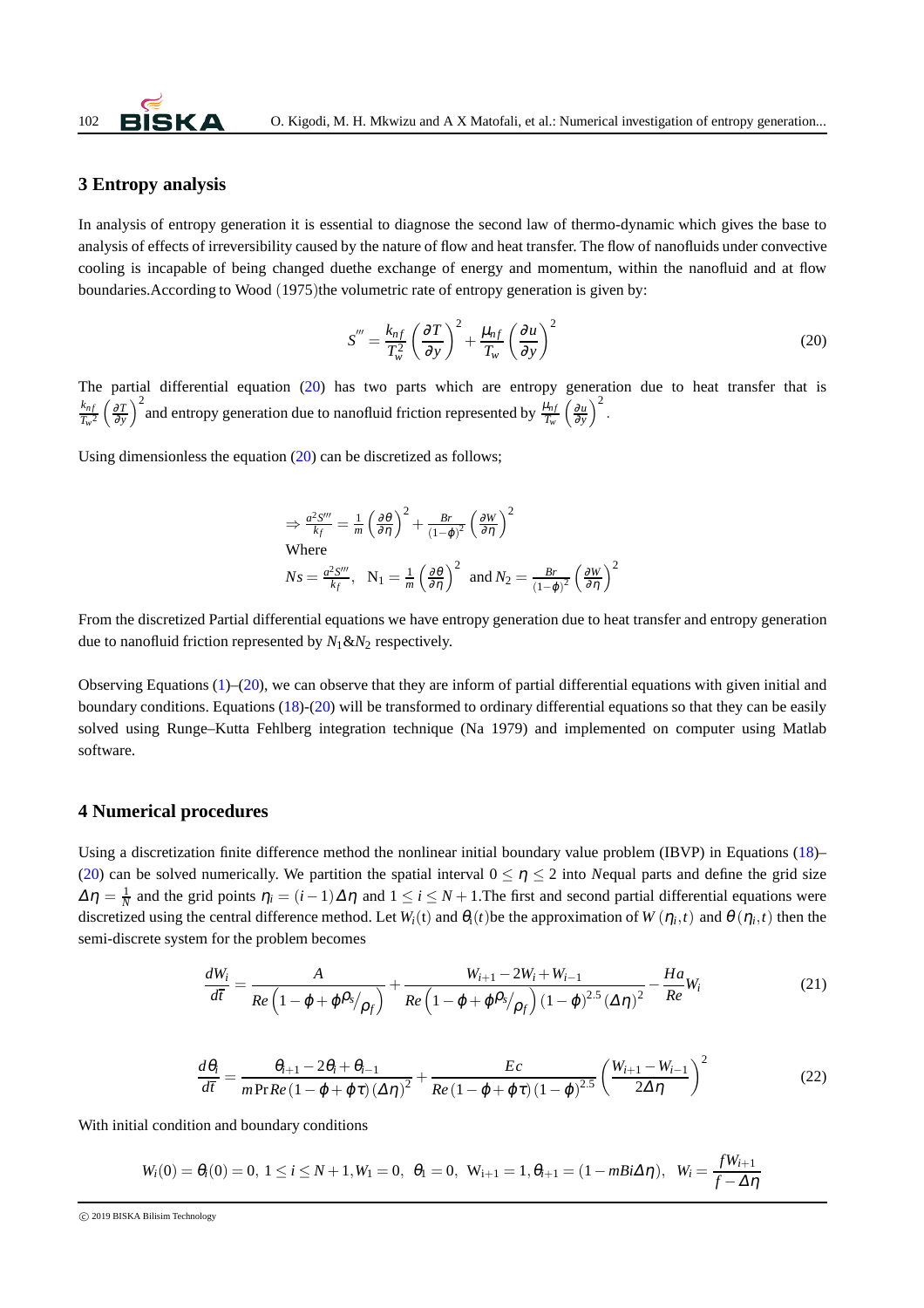

#### **5 Results and Discussions**

For understanding the dynamics of the designed model as shown in the figure 5, the intensively discussion for the problem has been discussed with great focus on velocity profiles, temperature profiles, effect of variation of parameters in different profiles and entropy generation. The dynamics and the observation of the results have been discussed as follows;

#### *5.1 Effects of parameter variation on velocity profiles*

From the figure 4 the observation shows that having different parameters it has proved that the Alumina-water nanofluid tends to flow faster than Copper –water nanofluid due to the fact that there is the great difference particularly in specific heat capacity. Also the observation shows that the change in space is negligible at the lower plate while experiencing small changes in space with increase in time. The observation shows that the space for the flow is significant immediately after *t=0.09,* while at *t*<*0.09* the space for the flow is insignificant even though the time is increasing. Observing the figure



**Fig. 6:** Nanofluids velocity profile with profiles with increasing time.

6 the results shows that as space increases the velocity also increases but there is constant velocity from  $\eta = 0$ , up to  $\eta = 0.9$  where the change in space has great significant for the lower plate to the upper plate. Also the observation shows that Alumina-water nanofluid tends to raise the velocity profile faster than copper-water due to the fact that copper has high density compared to Alumina. In a nutshell the nanoparticles bring effect at a very small space with a very small change in time as shown in the figure 7. From the figure 8 it is observed that as the space of the channel increases the velocity increases but there is no change in velocity at  $\eta = 0$  up to  $\eta = 0.093$ , more interesting immediately at  $\eta = 0.095$  the motion of the flow starts to rise. This may be due to the Navier Slip of the lower plate. Legibly it is observed that the increase of nanoparticles φ leads to the change of velocity of the channel from the lower plate towards the upper plate. Variation in nanoparticles φ has brought great results where at  $\phi = 0$ shows that there is no mixture of nanoparticles rather it is purely water, but the nature of the flow changes soon after the increase of nanoparticles from  $\phi = 0.1$  up to the maximum  $\phi = 0.3$ From the figure 9 the result shows that with constant  $\phi = 0.3$  and  $\eta = 0.03$  the velocity increases as time increases. More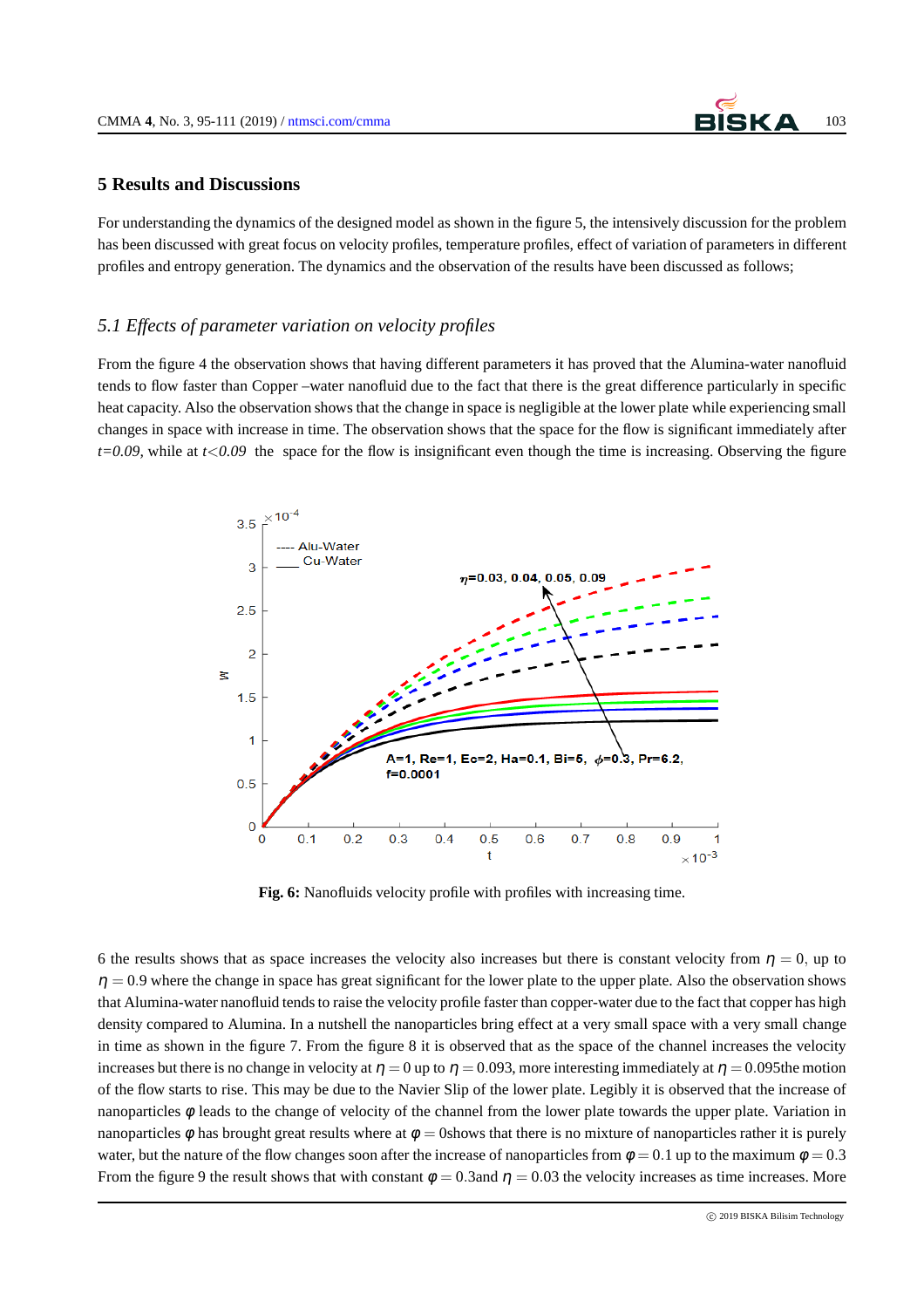

**Fig. 7:** Nanofluids velocity profile with profiles with increasing space.



**Fig. 8:** Nanofluids velocity profile with increasing φ.

interesting the observation shows that as Reynolds increases the velocity of the profile increases. It was observed that as you increase Reynolds number, the velocity increases towards the upper plate but after  $t = 1$  there is constant velocity as shown in the figure below. Observing the results shown in the figure 10 it is evidently that the velocity increases with increase in time. The increase of nanoparticles  $\phi$  tends to raise the velocity of the profile. In other words the observation reveals that the higher the space the insignificant the velocity and the smaller the space the significant the velocity profile.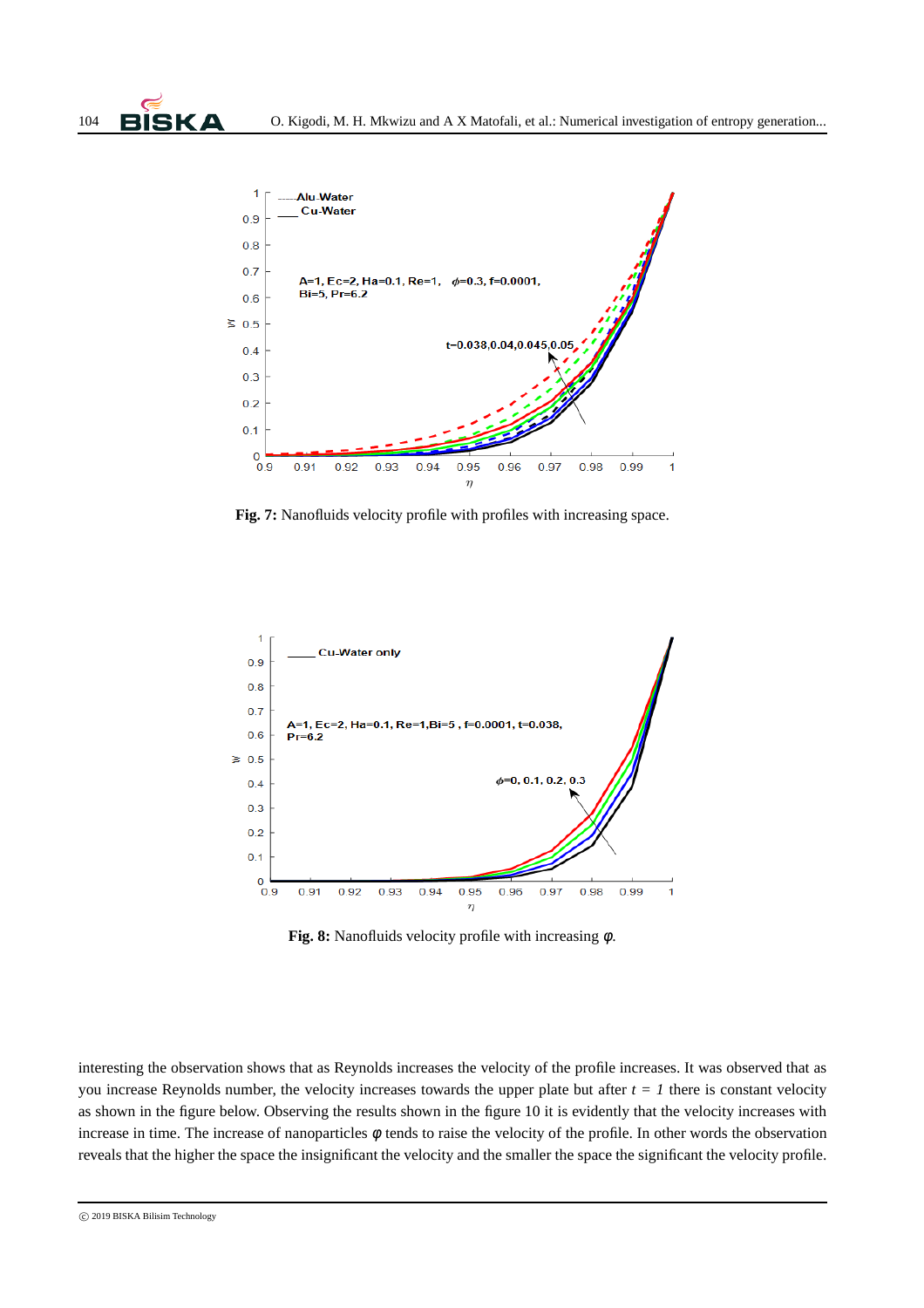

**Fig. 9:** Nanofluids velocity profile with increasing *Re*.



**Fig. 10:** Nanofluids velocity profile with increasing time (increasing $\phi$ ).

### *5.2 Effects of parameter variation on temperature profiles*

The result from the figure 11 shows that the temperature profile tends to increase with increase in time. Also the velocity increases with increase in space. Copper-water nanofluid tends to raise the temperature very faster than Alumina-water nanofluid; this may be due to their difference in specific heat capacity. The profile behaves with constant temperature immediately after*t* = 1.6. In a nutshell the change of temperature for both Alumina-water nanofluid and Copper-water nanofluid is more significant when the space is very larger and insignificant where the space is very smaller. The figure 12 describes the results of temperature variation profiles with combined nanofluids Alumina-water and Copper-water. The result shows that the temperature increases with the increase in space. Point to note is that the temperature profile behaves with constant temperature from lower plate to the upper plate but immediately after  $\eta = 0.45$  the temperature profile rises very faster. Also the observation shows that Copper-water nanofluid tends to raise the temperature profile very fast than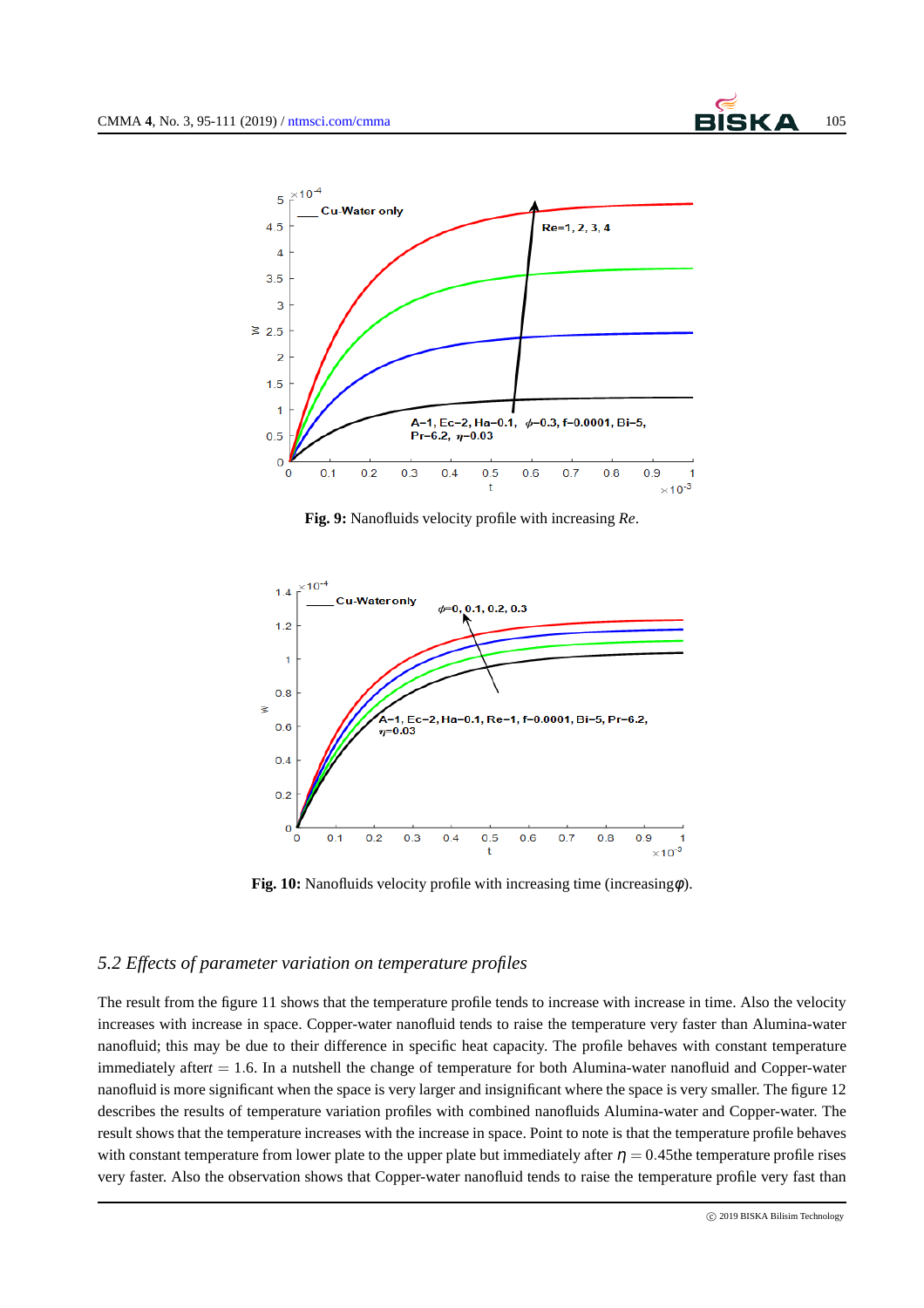



**Fig. 11:** Nanofluids temperature profile with profiles with increasing time.

Alumina-water nanofluid, this may be due to their differences in specific heat capacity and density. Observing the figure



**Fig. 12:** Nanofluids temperature profile with increasing space.

13, the result show that the temperature increases with the increase in space but the temperature is constant in the lower plate from  $\eta = 0$  up to  $\eta = 0.5$ , but soon after reaching  $\eta = 0.58$  the temperature increases. Also the observation shows that the increase in Eckert number leads to the decrease in Temperature. This increase or decrease in temperature profile may be caused by viscous dissipation. In nutshell, the observation shows that as the *Ec* number increases the space also decreases with constant nanoparticles  $\phi = 0.3$  and nanofluid fraction  $f=0.0001$ . From the figure 14 the result shows that the temperature increases with increase in space. The temperature profile in the lower plate the profile behaves with no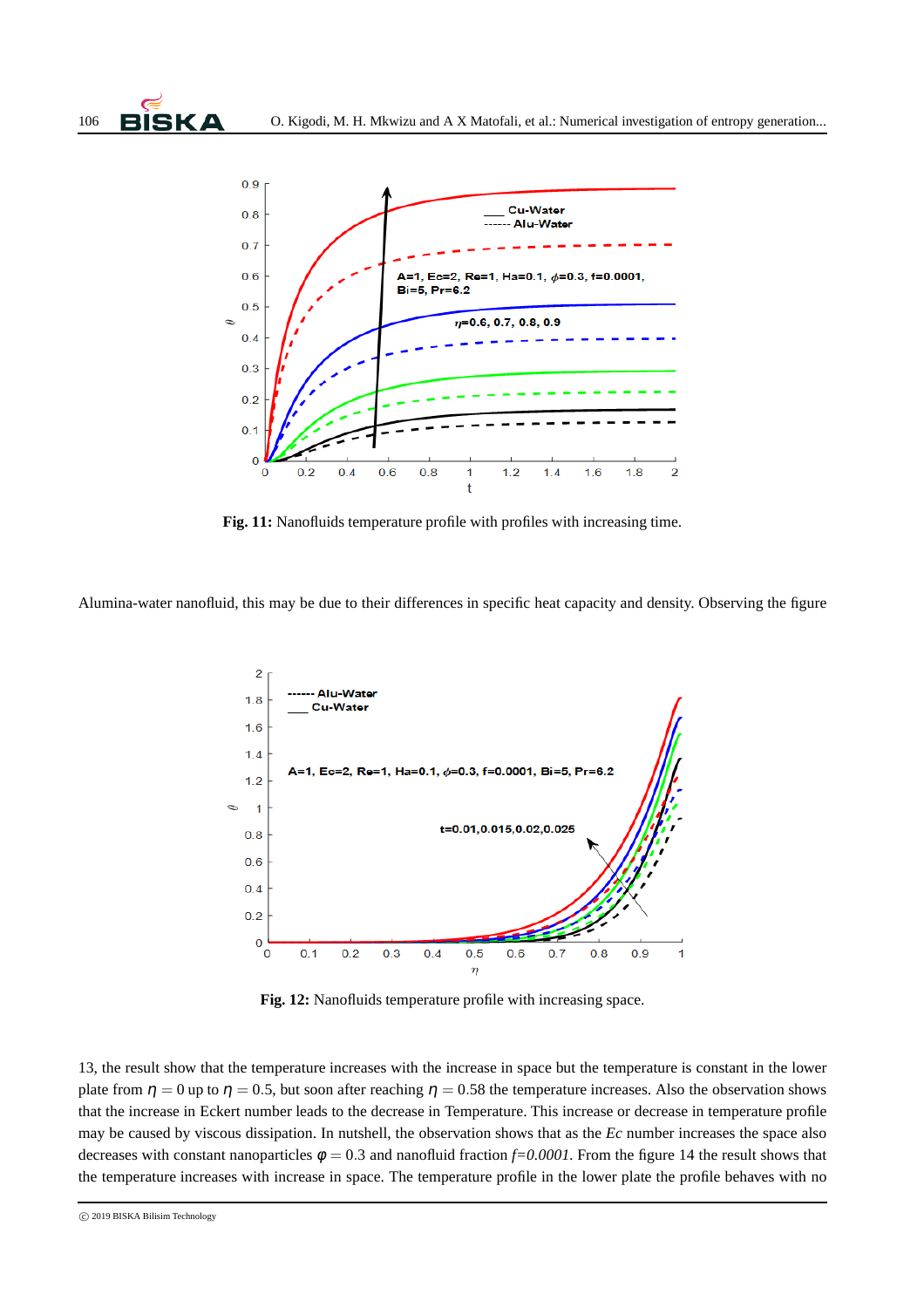

**Fig. 13:** Nanofluid temperature Profile with increasing *Ec*.

change in temperature but soon after reaching  $\eta = 0.6$  the temperature rises very fast. With constant time  $t=0.01$  and nanofluid fraction  $f=0.0001$  the increase in nanoparticles  $\phi = 0, 0.1, 0.2, 0.3$  lead to the increase in temperature under the fact that, the Navier slip in the lower plate there is no change of motion of the flow while when moving closer to the upper plate the temperature profile changes. The results in the figure 15 show that the temperature profile increases



**Fig. 14:** Nanofluid temperature Profile with increasing φ.

with the increase in time but the point to note is that even though there is an increase in time the temperature is constant especially when the Eckert number increases. Also the observation shows that the increase in Eckert number leads to the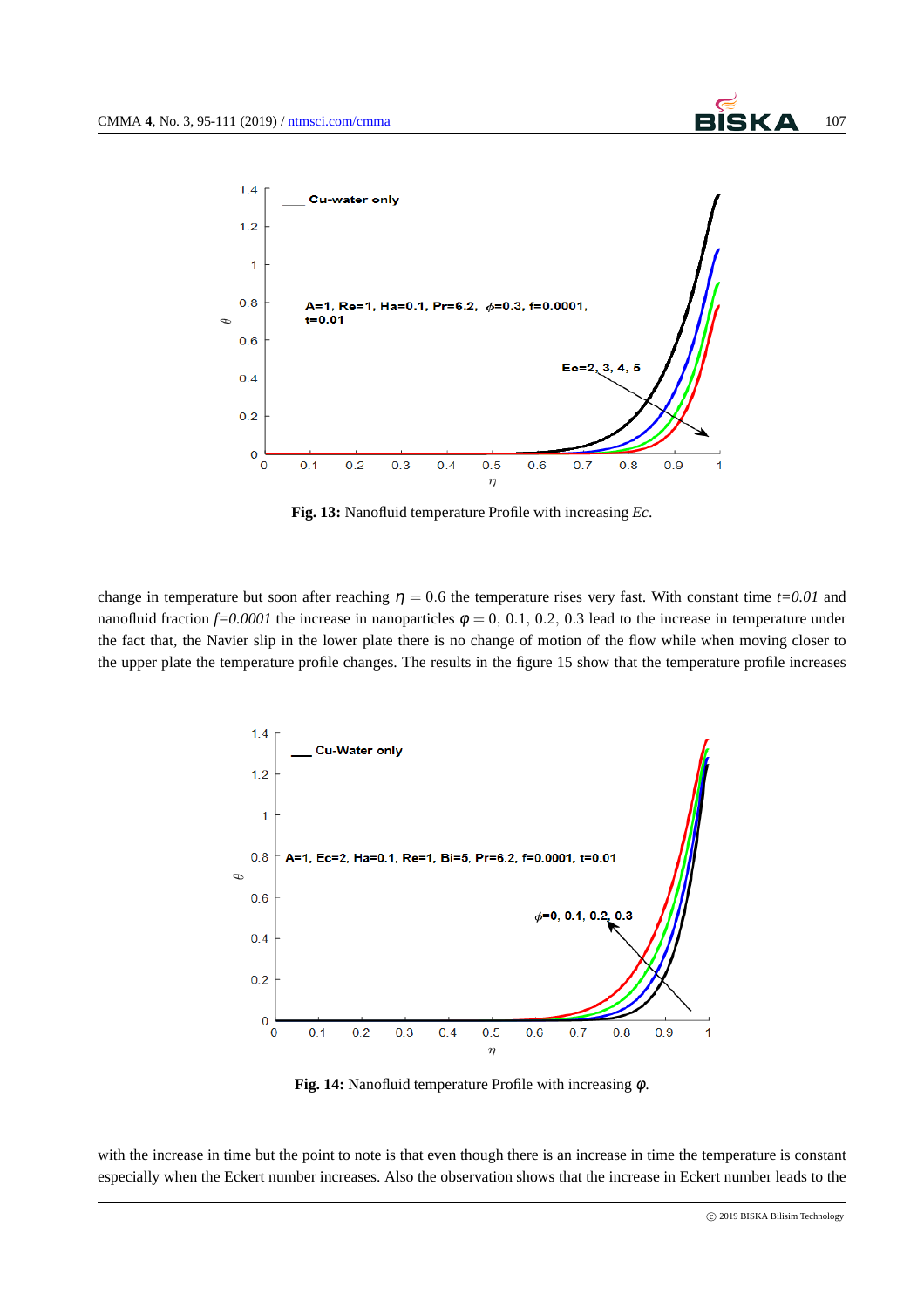decrease in Temperature. This increase or decrease in temperature profile may be caused by the nature of the channel flow and the boundary of the flow (viscous dissipation). Further, the observation shows that as the *Ec* number increases the space also decreases with constant nanoparticles  $\phi = 0.3$  and nanofluid fraction  $f=0.0001$ .



**Fig. 15:** Nanofluid temperature Profile with increasing *Ec*.

#### *5.3 Effects of parameter on entropy generation*

Considering the results shown in the figure 16, it shows that the entropy generation increases with the increase in space. Also the observation shows that the entropy generation rate is significant when the time is very larger but it is evidently that when the time is very smaller the entropy generation rate is not significant. In a broader observation, the result shows that as nanoparticles increases the entropy generation rate in the space of the interval  $0 \le \eta \le 0.958$  does not change and the entropy generation starts to raise immediately after  $\eta = 0.96$  while when it comes closer to the upper plate the entropy generation rate tends to diminish. This implies that the effect of entropy growth rate is significant in the upper plate while in the lower plate the entropy growth rate is constant. Observing the figure 17, the results shows that as entropy generation rate increases with increase in space but the results show that there is no change of entropy generation in the space interval from  $\eta = 0$ up to  $\eta = 0.958$ but immediately after  $\eta = 0.96$ the entropy generation rate rises faster and this may be due to the fact that the rise of entropy generation takes place in large space while in smaller space the rate of increase is negligible. Also it important to notice that with constant nanoparticles  $\phi = 0.3$ . Also the observation shows that the increase of *Ec* number leads to the increase in entropy generation rate particularly in upper plate and this may be due to the relationship between the flows' kinetic energy and the boundary layer of the channel.

#### **6 Conclusions**

Numerical investigation of entropy generation in unsteady MHD generalized Couette flow with convective cooling of nanofluids Copper (Cu) and Alumina ( $Al_2 O_3$ ) as nanoparticles is presented. Using a semi-discretization method together with Runge-Kutta integration method the problem is solved numerically. The following are the summary of the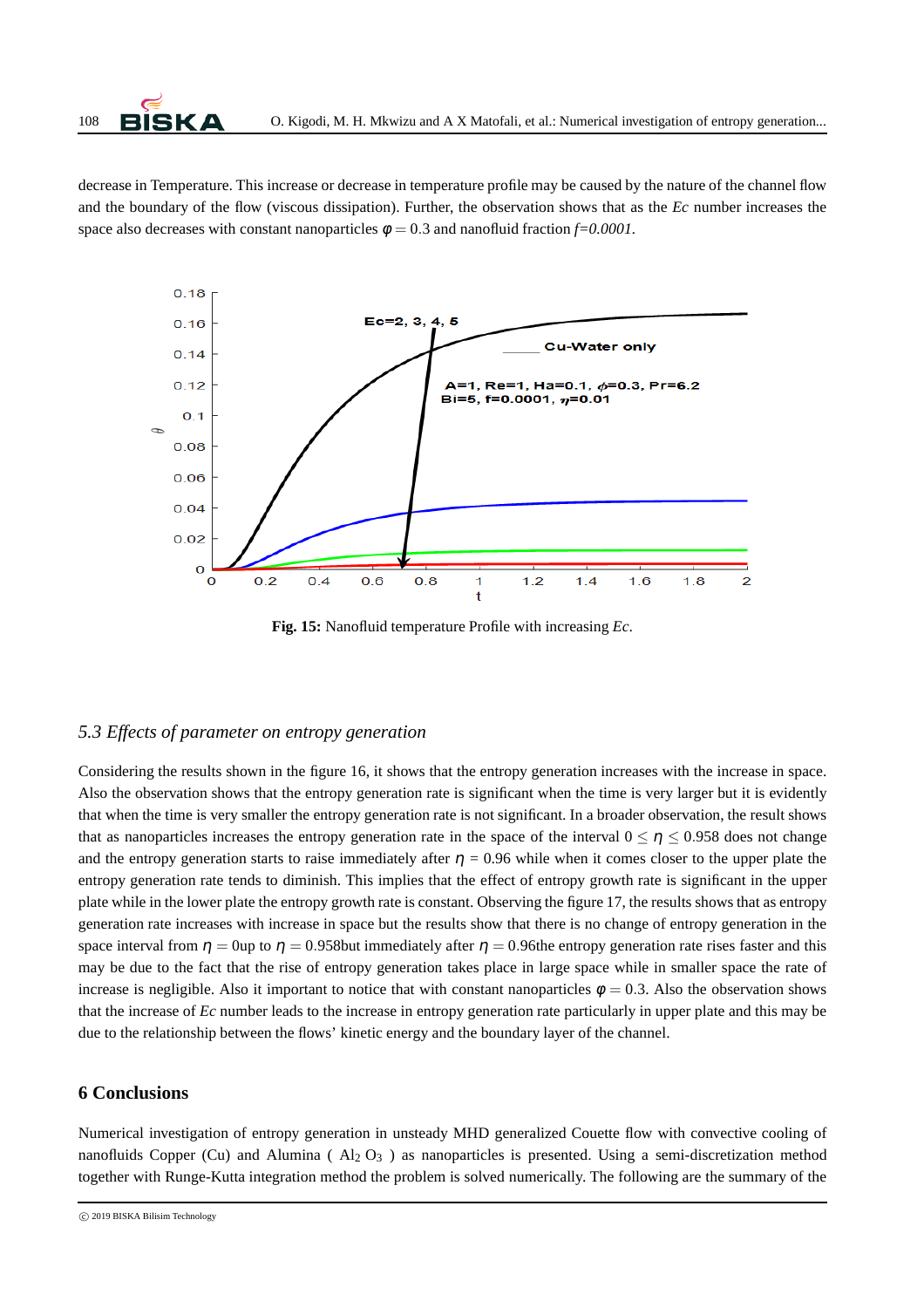

**Fig. 16:** Entropy generation rate with increasing φ.

obtained results.

An increase in nanoparticles and Reynolds number leads to increase in the velocity while pressure gradient, MHD and nanofluid fraction held constant. It is evidently that Alumina-water nanofluid tends to raise the velocity profile faster than Copper-water nanofluid. Also the results show that an increase in Eckert number causes the decrease in temperature profile. Further, it is noticed that Copper-water nanofluid tends to raise the temperature profile faster than Alumina-water nanofluid.

It is evidently that the entropy generation rises as the result of increase in Eckert number. Also it is noticed that entropy generation rises in lower plate but when it comes closer the upper plate the entropy generation rate starts to fall as the result of increase in nanoparticles.

# **Competing interests**

The authors declare that they have no competing interests.

# **Authors' contributions**

All authors have contributed to all parts of the article. All authors read and approved the final manuscript.

# **References**

[1] Ali A. O & Makinde O. D.(2015).Modelling the Effect of Variable Viscosity on Unsteady Couette Flow of Nanofluids with Convective Cooling. *Journal of Applied Fluid Mechanics*, Vol. 8, No. 4, pp. 793-802.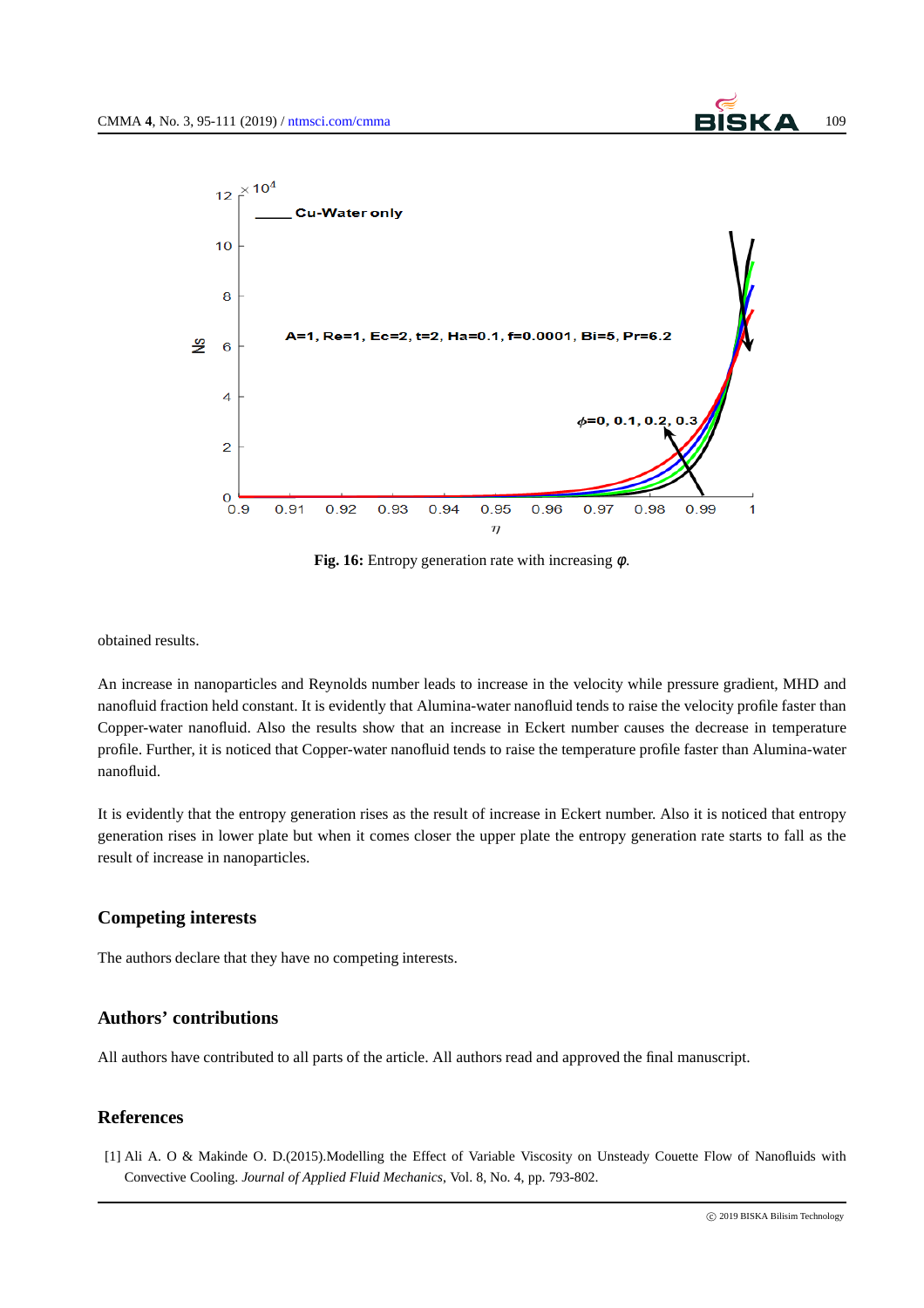

**Fig. 17:** Entropy generation rate with increasing *Ec*.

- [2] Bianco V., Nardini S. and Manca O. (2011).Enhancement of heattransfer and entropy generation analysis of nanofluids turbulent convection flow in squaresectiontubes.*Nanoscale Research Letters.* 6 (1), pp 252.
- [3] Chen C., Chen B.and LiuC. (2014). Heat transfer and entropy generation in fully-developed mixed convection nanofluid flow in vertical channel. *International Journal of Heat and Mass Transfer.*79, pp750-758.
- [4] E. Baskaya, G. Komurgoz and I. Ozkol (2017), "Investigation of Oriented Magnetic Field Effects on Entropy Generation in an Inclined Channel Filled with Ferrofluids". *International Journal of Pure and Applied Mathematics,* Vol.39, pp377.
- [5] Lyimo G.G & Mkwizu M. H.(2017). Numerical Investigation into Entropy Generation in a Channel Flow of Nanofluids with Convective Heating. Vol.4(1), pp 115-124.
- [6] Mkwizu M. H &Makinde O. D. (2014)*.*Entropy generation in avariable viscosity channel flow of nanofluids with convective cooling*. ComptesRendusMecanique*. 343, pp38–56.
- [7] Mkwizu M. H., Makinde O. D andNkansah-Gyekye Y. (2015). Second Law Analysis of Buoyancy Driven Unsteady Channel Flow of Nanofluids with Convective Cooling. Applied and Computational Mathematics., 4(1), pp 100-115
- [8] Mkwizu M. H., Makinde O. D & Nkansah-Gyekye Y. (2015).Numerical investigation into entropy generation in a transient generalized Couette flow of nanofluids with convective cooling.SADHAWA-Indian Acardemic of Science. 40,pp 2073 –2093.
- [9] Nur Husna MD Yusoff, MD., Jashim Uddin & Ahmad Izani MD. Ismail. Combined Similarity-numerical Solutions of MHD Boundary Layer Slip Flow of Non-Newtonian Power-law Nanofluids over a Radiating Moving Plate. 43(1), pp 151–159, 2014.
- [10] O.D. Makinde and A.S. Eegunjobi(2013).Analysis of Inherent Irreversibility in a Variable Viscosity MHD Generalized Couette Flow with Permeable Wall. *Journal of Thermal Science and Technology.*8(1), pp 240-254.
- [11] O. D. Makinde and A. S. Eegunjobi, "Effects of convective heating on entropy generation rate in a channel with permeable walls," Entropy, vol.15,pp.220–233,2013
- [12] Rashidi M. M., Abelman S. &Mehr N. F.(2013).Entropy generation in steady MHD flow due to a rotating porous disk in a nanofluid.*International Journal of Heat and Mass Transfer*.62(2013),pp515–525.
- [13] S.O. Kareem, S.O. Adesanya, J.A. Falade and U.E. Vincent (2017). Entropy Generation Rate in Unsteady Buoyancy-driven Hydromagnetic Couple Stress Fluid Flow Through a Porous Channel. *International Journal of Pure and Applied Mathematics,* vol 115, no. 2,pp.311-326, 2017.